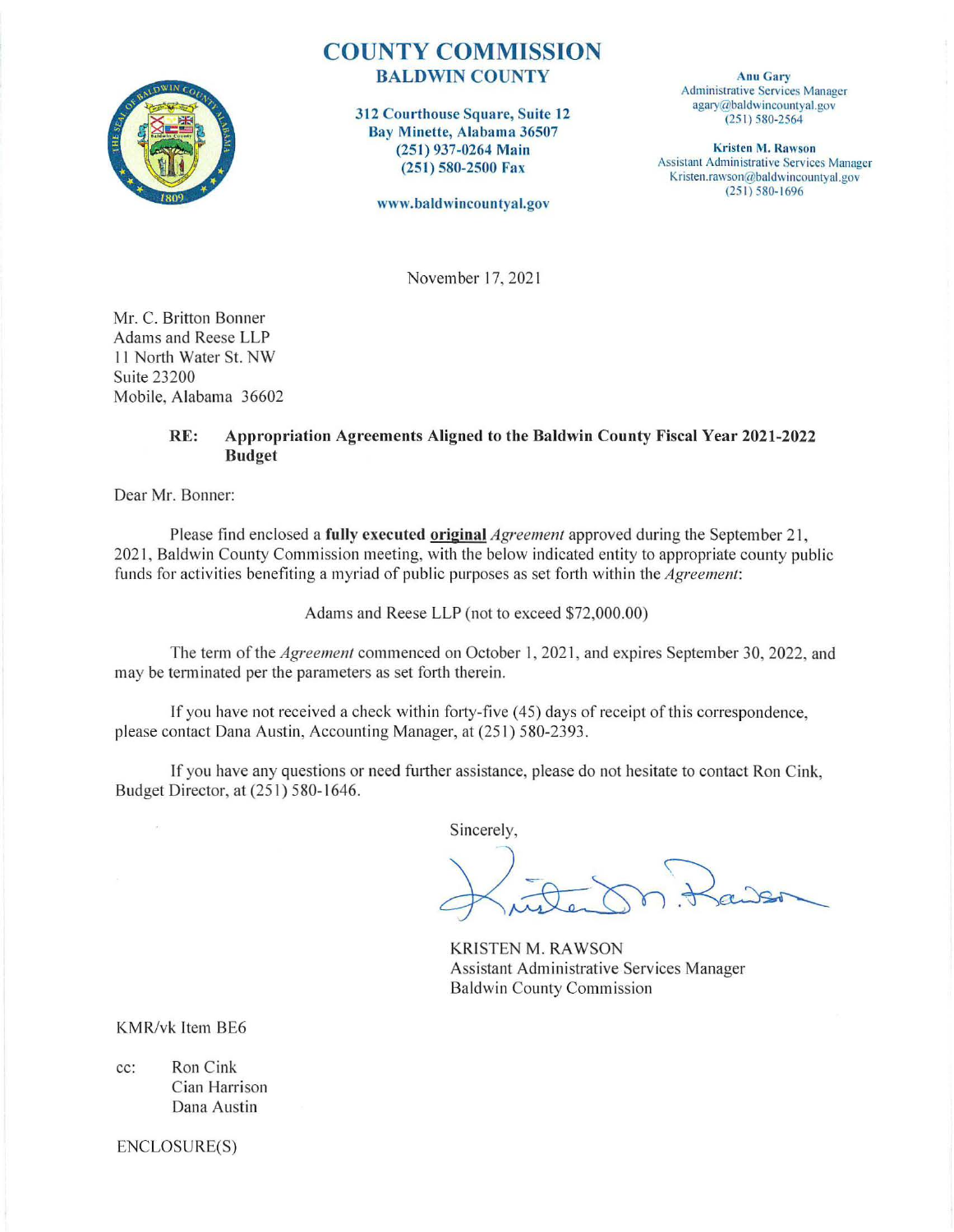

## **MEMORANDUM OF AGREEMENT**

This Memorandum of Agreement ("Agreement") is between the Baldwin County Commission, the governing body of Baldwin County, Alabama (hereafter "BCC"), and Adams and Reese, LLP, an Alabama company ("Adams and Reese") and is effective the date last executed below.

I. Adams and Reese agrees to provide consulting and advisory services to BCC with regard to task specific federal, state and economic development representation issues. Adams and Reese agrees to monitor and evaluate these issues and to promptly advise BCC on the components of an agency and legislative plan and the appropriate strategy necessary to achieve the goals of such a plan. Adams and Reese will perform such services with regard to those issues as are mutually agreed to between Adams and Reese and BCC.

2. Adams and Reese acknowledges that it may be required to register for work performed on behalf of BCC under the Lobbying Disclosure Act of 1995, as amended (2 USC § 1601 et seq.) and any subsequent laws or regulations on behalf of BCC, and agrees to do so in the event such registration is required.

3. In consideration of the performance of these services, BCC shall pay to Adams and Reese the sum of \$6,000.00 per month, with such payments due monthly. BCC hereby warrants that these payments will not be made with Federal funds.

4. This Agreement shall become effective October I, 2021, and shall continue in effect until September 30, 2022, or unless sooner terminated by BCC or Adams and Reese by written notice given to the other at least thirty (30) days prior to the date of termination. Any fees earned or reimbursable expenses incurred prior to the receipt of said notice of termination on behalf of BCC under this Agreement shall be paid by BCC.

5. This Agreement shall be construed and enforced in accordance with the laws of the State of Alabama, and proper venue for any action relating to the subject matter of this Agreement shall lie in Baldwin County, Alabama.

6. Should BCC employ an attorney to enforce this Agreement, BCC shall be entitled to recover from the Adams and Reese all reasonable costs, damages, and expenses, including reasonable attorneys' fees, expended or incurred in connection therewith.

7. If any part or parts of this Agreement shall be held unenforceable for any reason, the remainder of this Agreement shall continue in full force and effect. If any provision of this Agreement is deemed invalid or unenforceable by any court of competent jurisdiction, and if limiting such provision would make the provision valid, then such provision shall be deemed to be construed as so limited.

 $\lambda$  .